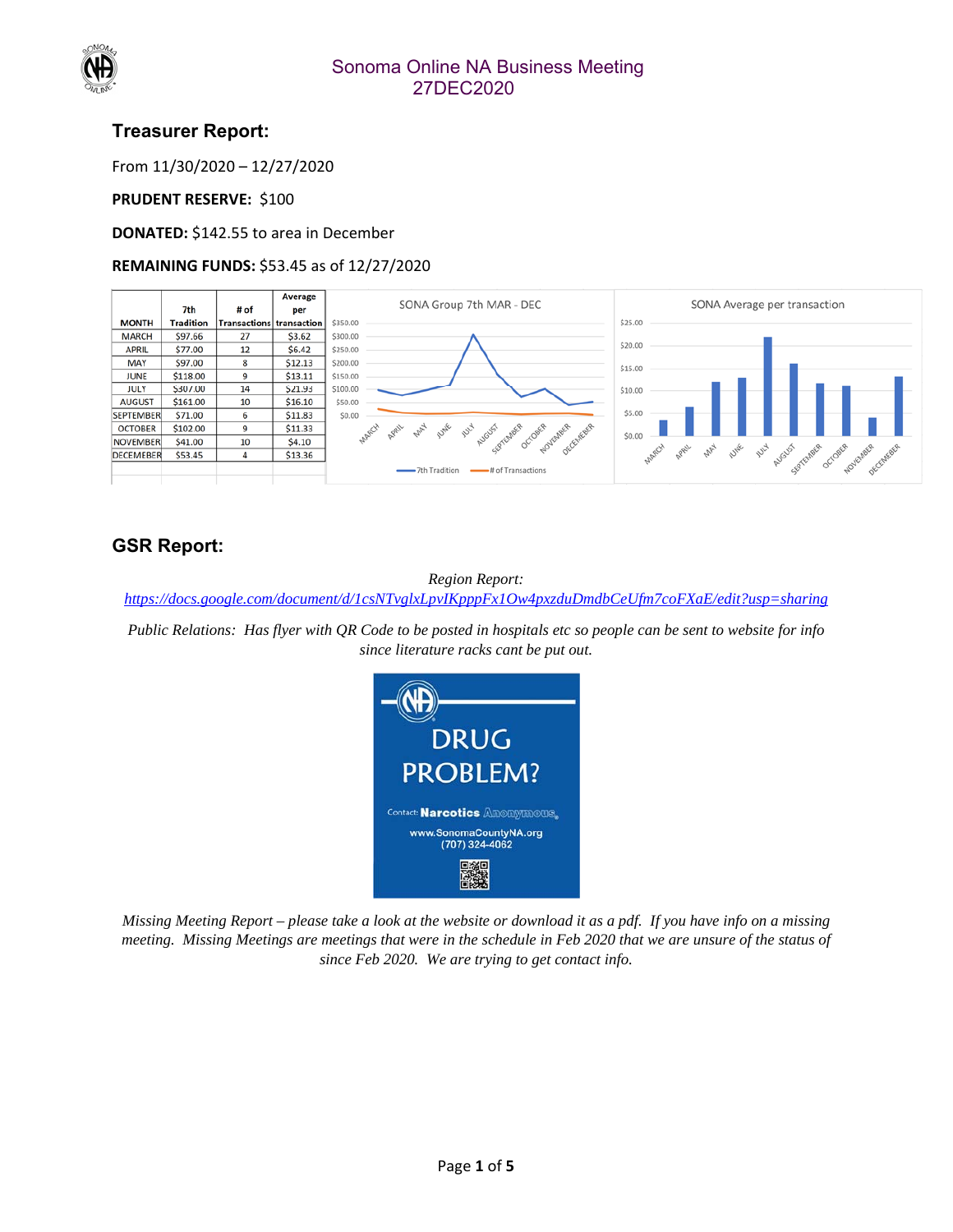

#### Sonoma Online NA Business Meeting 27DEC2020



#### 24-hour Helpline in Sonoma County  $(707)$  324-4062 Sign up to volunteer on the SCFNA Helpline!

Our Primary Purpose is to Carry the Message to the Addict Who Still Suffers

FIND A MEETING NOW! & Online Meeting Flyers

Holiday Marathon Meetings https://sonomaonlinena.org/holidays

El Área de Habla Hispana del Norte California: http://www.norcana.org

Narcotics Anonymous is a fellowship of men and women who are learning to live without drugs. We meet regularly to help each other stay clean. We are not interested in<br>what you have done in the past, only in what you want t

Narcotics Anonymous meetings provide an atmosphere of recovery where individuals can share their common problem and solutions. In our recovery we have found that living clean is very difficult without support.

The only requirement for membership is the desire to stop using. You don't have to be clean when you get here. You don't have to wait for an overdose or a jail sentence to get help from NA. Addiction is not a hopeless condition from which there is no recovery. We do recover.

Questions about NA? Email publiccommunication@sonomacountyna.org

**Recent Announcements** 

d Aug 30, 2020

Preview updates to the site, announced in the What's New section...

Missing Meeting Report, Have you been comtacted by PR ? We are looking for you Contact pr-team@sonomacountyna.org or leave message on (707)<br>324-4062 x 802CloverdaleTuesday 730PM Back to Basics United Church of NazereneFrid Posted 20 minutes ago by Sonoma NA Admin

September Area Zoom Information , All are welcome Sonoma County Fellowship of NA is inviting you to a scheduled Zoom meeting. Topic: SCFNA AreaTime: Sep 17, 2020 06:00 PM Pacific Time (US and Canada) Join Zor<br>Posted Sep 17, 2020, 7:15 PM by Sonoma NA Admin

Service Office is officially closed Please mail all correspondence to Sonoma County NAP.O. Box 5552Santa Rosa Ca 95402

Check the Service Calendar for Area and Subcomittee Zoom information http://www.sonomacountyna.org/service/Area-Service-Committee

Posted Jul 15, 2020, 5:26 PM by So

H & I Meeting On July 8th 6:30-7:30PM Join Zoom Meetinghttps://zoom.us/j/85629291283Meeting ID: 856 2929 1283 Password recovery

osted Jul 5, 2020, 10:35 AM by S Showing posts 1 - 5 of 27. View more »

*H&I – have most meetings covered* 

*Unity Day – Have a decent donation coming in to Area that was the funds over the prudent reserves* 

*Activities – No rep* 

*NAYC – Still meeting the 3rd Monday every month. They need a secretary. They only meet once a month* 

*Newsletter – absent* 

*Treasurer –*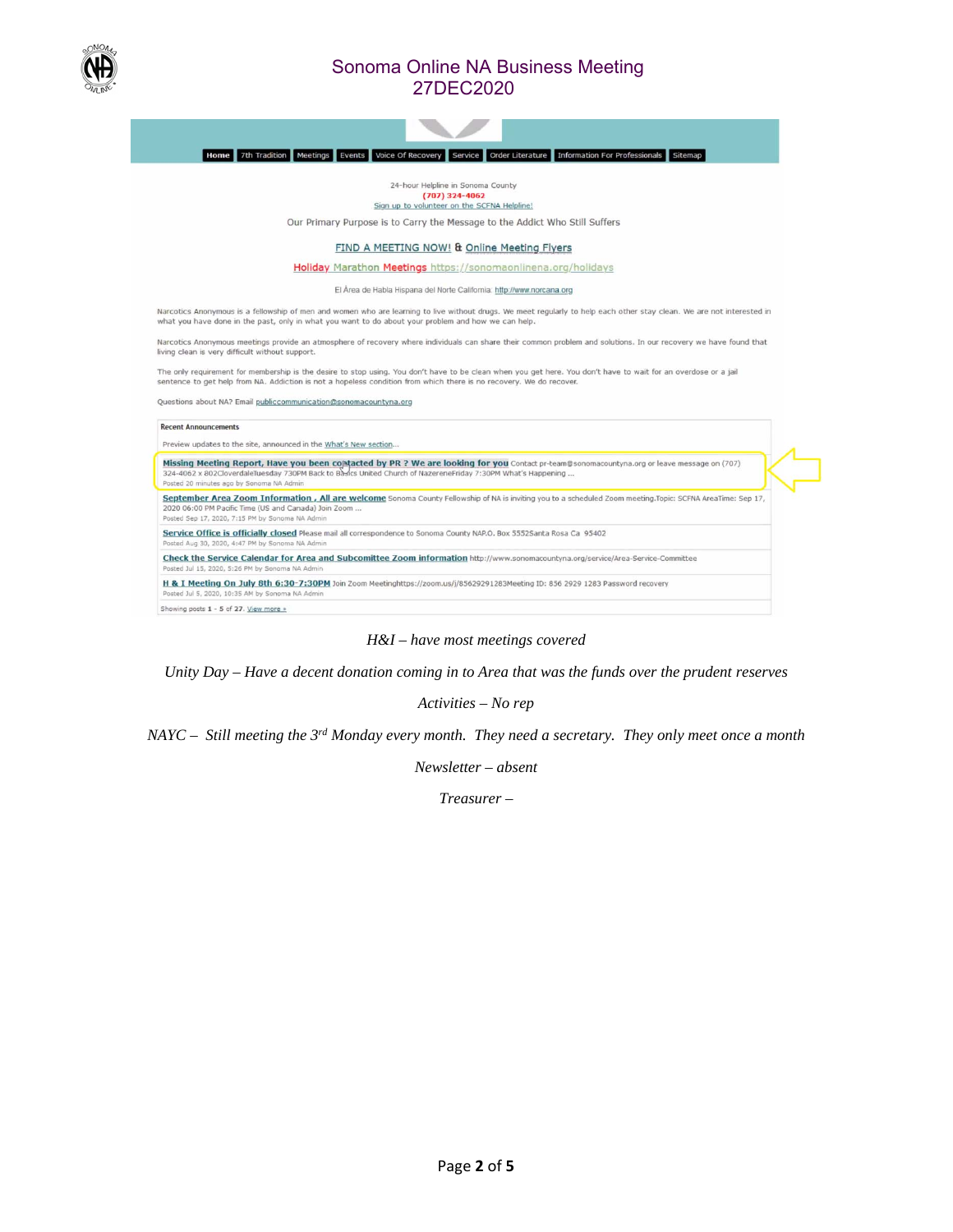

#### Sonoma Online NA Business Meeting 27DEC2020

#### **SCFNA TREASURER REPORT** DECEMBER 2020



 $\mathbb{Z}$ 

| <b>LAST MONTH</b>                                  |                | <b>Receipts</b> |                          | <b>Expenses</b> | <b>Balance</b>  |                |
|----------------------------------------------------|----------------|-----------------|--------------------------|-----------------|-----------------|----------------|
| <b>Beginning Balance November 2020</b>             |                |                 |                          |                 |                 | \$7,750.78     |
| <b>Receipts:</b>                                   |                |                 |                          |                 |                 |                |
| <b>Meetings 7th Tradition Contributions</b>        |                | Ś               | 97.00                    |                 |                 |                |
| Anonymous Individual 7th Tradition Contributions   |                | \$              | 572.00                   |                 |                 |                |
| Literature                                         |                | Ś               | 44.00                    |                 |                 |                |
| <b>Total November Receipts</b>                     |                | \$              | 713.00                   |                 |                 |                |
| November 2020 Expenses:                            |                |                 |                          |                 |                 |                |
| NCRSC-November Contribution to Region              |                |                 |                          | \$              | 275.04          |                |
| Southpoint Storage-Unit C5112-December             |                |                 |                          | Ś               | 47.00           |                |
| Freedom Voice / PR Phone line-October 2020         |                |                 |                          | Ś               | 37.73           |                |
| Zoom Room-Reimb Adrienne                           |                |                 |                          | Ś               | 14.99           |                |
| NCRSO-H&I Literature (inc WRS)                     |                |                 |                          | \$              | 1,049.02        |                |
| <b>Total November 2020 Expenses</b>                |                |                 |                          | \$              | 1,423.78        |                |
|                                                    |                |                 |                          |                 |                 |                |
| <b>November Ending Balance</b>                     |                |                 |                          |                 |                 | \$7,040.00     |
| <b>Less Prudent Reserve</b>                        |                |                 |                          |                 |                 | (56, 535.00)   |
| Insurance Deductible (Encumbered)                  |                |                 |                          |                 |                 | ( \$500.00]    |
| November 2020 Working Balance                      |                |                 |                          |                 |                 | \$5.00         |
| December 2020                                      |                |                 |                          |                 |                 | <b>Balance</b> |
|                                                    |                |                 | <b>Receipts</b>          |                 | <b>Expenses</b> |                |
| Beginning Check Book Balance December 1, 2020      |                |                 |                          |                 |                 | \$7,040.00     |
| <b>Current Month's Receipts (to date of Area):</b> |                |                 |                          |                 |                 |                |
| <b>Meetings 7th Tradition Contributions</b>        | 1              | \$              | 285.55                   |                 |                 |                |
| Anonymous Individual 7th Tradition Contributions   | $\overline{z}$ | Ś               | 136.00                   |                 |                 |                |
| Other                                              | 3              | \$              | $\overline{\phantom{a}}$ |                 |                 |                |
| Other                                              | 4              | Ś               |                          |                 |                 |                |
| <b>Total Current Month Receipts:</b>               | 5              | \$              | 421.55                   |                 |                 |                |

| <b>Current Month Expenses:</b>                      |    |       |              |
|-----------------------------------------------------|----|-------|--------------|
| Southpoint Storage-Unit C5112-January 2021          | 6  | 47.00 |              |
| Freedom Voice / PR Phone line-November 2020         |    | 36.73 |              |
| Zoom Room (December)-Reimb Adrienne                 | 8  | 14.99 |              |
| Other                                               | 9  |       |              |
| Other                                               | 10 |       |              |
| <b>Total Current Month Expenses</b>                 | 11 | 98.72 |              |
|                                                     |    |       |              |
| <b>Estimated Balance as of December 17, 2020</b>    | 12 |       | \$7,362.83   |
| <b>Less Prudent Reserve</b>                         |    |       | (56, 535.00) |
| Insurance Deductible (Encumbered)                   |    |       | ( \$500.00)  |
| <b>Working Balance (Est. Contribution to NCRSC)</b> | 13 |       | \$327.83     |

*Men's Breakfast – Nothing New* 

*Literature – H&I placed and Order and Lit Coordinator* 

*Women's Bruch – New Years Day will have a Speaker Jam* 

#### *Discussion:*

*How to stop zoombombers? Is there a guide? https://www.na.org/?ID=virtual\_meetings*

*(Administer a meeting - tech tips)* 

### **OLD BUSINESS:**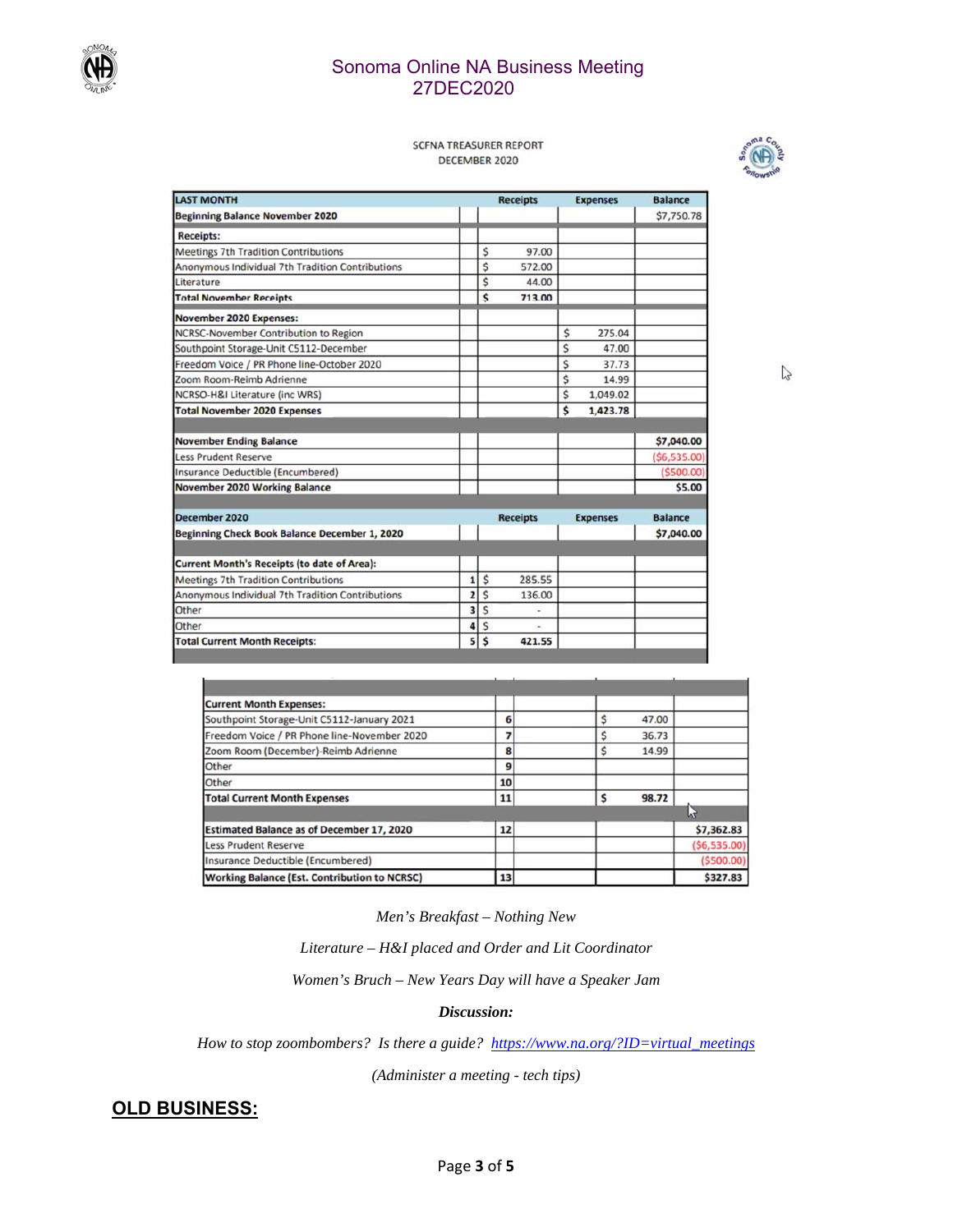

## **CHRISTMAS MARATHON MEETINGS:**

Feedback? How was it. What worked well, what could we improve?

 Feedback was that it worked well and nobody mentioned any areas for improvement.

#### **NEW BUSINESS:**

#### **Contribution to Area for JAN: \$53.45**

#### **Zoom Bombers:**

- Having position for "Troll Patrol" (person who only works to keep zoombombers out). OR have Co-Host for all meetings keeping up on the zoombombing controls.
- Make sure that co-hosts are trained
	- o Do we need a Co-Host Training Session Monthly or Bi-Monthly?
	- o Identify Co-Host best practices from "Trainers"
		- **Use the Wait Room**
		- **Don't Let People Rename Themselves.**
		- Get readers ahead of time so you can keep it muted
	- o Create a standard written protocol for all meetings approved by the group conscience.
		- Create an Ad-hoc committee to create the training guide/protocol/tips & tricks.
	- o **Co‐Host:** Assist secretary with looking for people who are raising their hands, unmuting, and chat functionality. Paste the link for the  $7<sup>th</sup>$  tradition in chat for everyone and the link and password for the proof of attendance. Clean time requirement: 3 months. Will be provided the login info for the meeting. For new business next month (should we add requirement that Co‐Host must attend a Co‐Host Training session or have advanced zoom experience and/or previously served in a co-host position)

### **Business Meeting Link**

Starting Jan 31<sup>st</sup> the business meeting link will be changed to the "4sonomaonlinena@gmail.com" Zoom Account. Here is the Link: https://us02web.zoom.us/j/81491197262?pwd=VHh5ZWU5M3RVQjZXdVN0QU1MQmF2Zz09

Meeting ID: 814 9119 7262 Passcode: 1953

#### **Dead Links in the Noon meeting Format:**

**The Noon Meeting Format Links have been updated now. Thursday now opens** the Living Clean book.